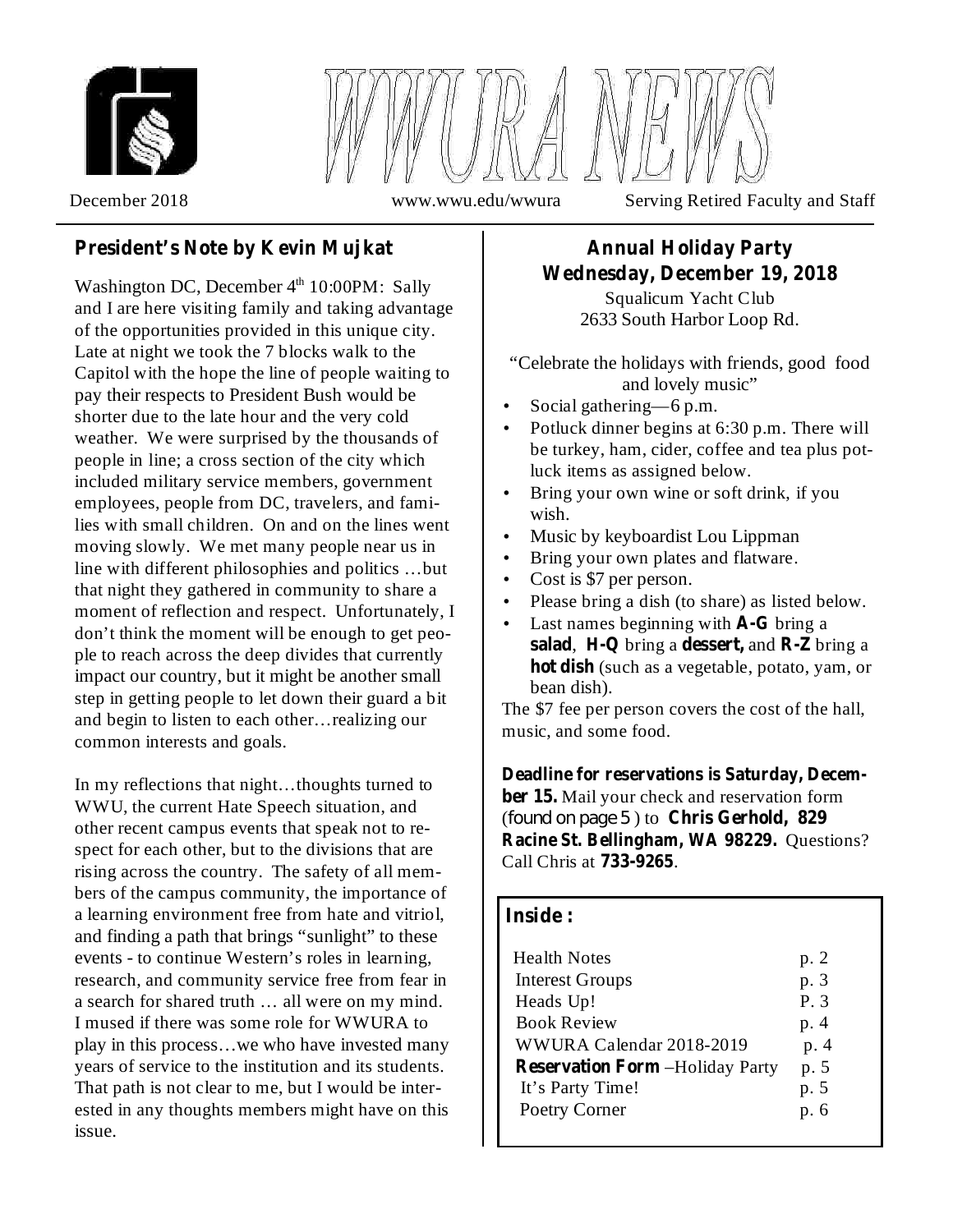# **December 2018 Health Notes by Evelyn Ames Tips for Enjoying the Holidays**



Our feelings about holidays are very personal. We can feel happy, sad, or be ambivalent. Thanksgiving and Christmas holidays can create stress because we often over schedule or over anticipate the unknown. We are apt to overindulge, overspend, or over anticipate. Sometimes we spend too much time with family and other times too little or not enough. We have expectations of what we should do, especially when there is personal or family illness or multiple care giving roles. Some people experience seasonal affective disorder or may have depression.

For enjoying the holidays as much as possible, here are several tips to help you put "enjoyment" in your daily activities:

**• Reflect on what is important to you during the holidays. Determine ahead of time what will** give meaning (e.g., who you would like to spend time with and how you would like to spend the time).

• Make plans early about what you will do during the holidays. Advance planning gives a sense of control and gives you something to look forward to. Plan one activity that is important to you.

• Let others know how they can support you and accept their offers of such things as shopping, cooking, wrapping, and chauffeuring. Communicate what it is you want or need. Be sure to acknowledge if those you ask to help have enough time to provide support.

 $\bullet$  Set a reasonable pace and acknowledge that you cannot do everything for everyone! Holiday seasons are not sprint events that you "run" as fast as you can. Doing too much for too many people for too many events compromises your physical, mental, social, and emotional health.

• Manage your spending. Advertisements promote consumerism (Buy! Buy! Buy!). Decrease financial stress by making and sticking to a budget. Thoughtfulness does not come with a hefty price tag. Gift solutions could include giving to a charity in person's name, making a home-cooked meal, reducing the number of gifts; or arranging for spending time having a cup of tea or coffee..

• Manage your expectations for family gatherings. Be flexible and be clear as to your expectations when multiple generations and multiple families celebrate together. Go without a fixed set of expectations. Focus on what you appreciate about the holidays. In other words, "go with the flow!"

• Monitor use of alcohol and medications. During holiday seasons it is easy to overindulge in alcohol. Moderation is the key. Review your medication instructions about interactions with alcohol and maintain your daily medication schedule. Missed doses can lead to emergency care.

• Maintain a healthy lifestyle. Practice relaxation techniques when feeling stress surging upon you. Continue to make those good food choices you have incorporated into your daily lifestyle. Stick to your usual daily routine and you will make it through the holidays and be snug in bed!

• **Think ahead about stories or observations from the past family gatherings that you'd like to** share. Telling stories about favorite family traditions/events bring back fond memories.

• Finally, reflect on what went well this holiday season and improvements you would like to make for the following year.

# *Happy Healthy Holidays to You All*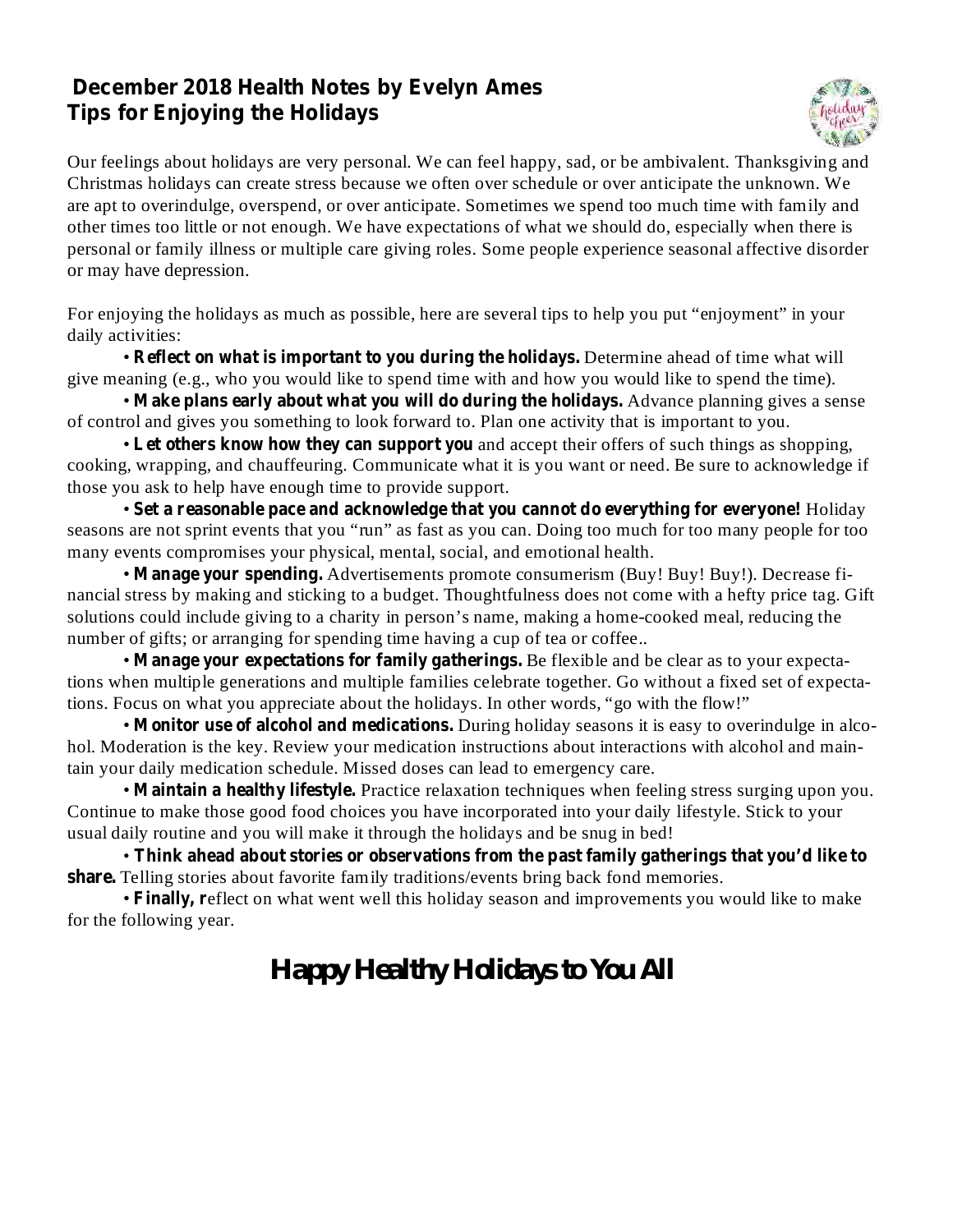## **DECEMBER 2018 INTEREST GROUPS**

If you are interested in one of the groups please call or email the contact person.

**BOOK GROUP** --Donna Moore, 360-733-5769 dfmoore12@gmail.com There won't be a meeting in December. January's meeting will be at Suzanne Krogh's, 402 Boulevard #103 It will be a potluck tea—bring whatever you wish. Also bring suggestions for books—we will choose books for the remainder of 2019.

**BRIDGE GROUP** —Caryl Hinckley, 360-739-1036, carylchinckley@hotmail.com Is anyone interested in restarting the bridge group? Let Caryl or Barb Evans know.

**INFORMAL DINING --** Janet Berg, 360-733-4654, janetlila@hotmail.com Informal dining started in October, information for next year will be coming soon.

**OPERA GROUP** --Evelyn Ames, 360-734-3184, evelyn.ames@wwu.edu Contact Evelyn if you want more information . CBC Radio 2 broadcasts opera every Saturday starting at 1pm. MET radio broadcasts started the first Saturday of December. Web site for The MET HD: https://www.metopera.org/Season/In-Cinemas/. Dec. 15th– La Traviata, new production Jan 12th— *Adriana Lecouvreur*Skagit Opera: http://skagitopera.org/performances/ (now Pacific Northwest Opera) Web site for Vancouver Opera: https://www.vancouveropera.ca/ Seattle Opera: https://www.seattleopera.org/

**WRITER'S GROUP -** Troy Faith Ward, 425-299-4924, troyfaithward@gmail.com. Meets twice a month. The groups are kept small so there is time for reading and critiquing each other's work.

**HAPPY HOUR—** Claire Bowden, 360-540-2122 clairebowden14@gmail.com This is a new group and will meet on Tuesday, December 18th at 4:00pm, place to be announced. If you are interested please call or email Claire and let her know so she can let you know the location.

# **Heads Up!**

**January's Travelogue:** Hear about the epic (water) adventure of the Bellingham Nine (organized by **Donna Moore** ) on the "Undiscovered Adriatic: Venice, Puglia, Malta".



Boardwalks set up in October for tourists in flooded Venice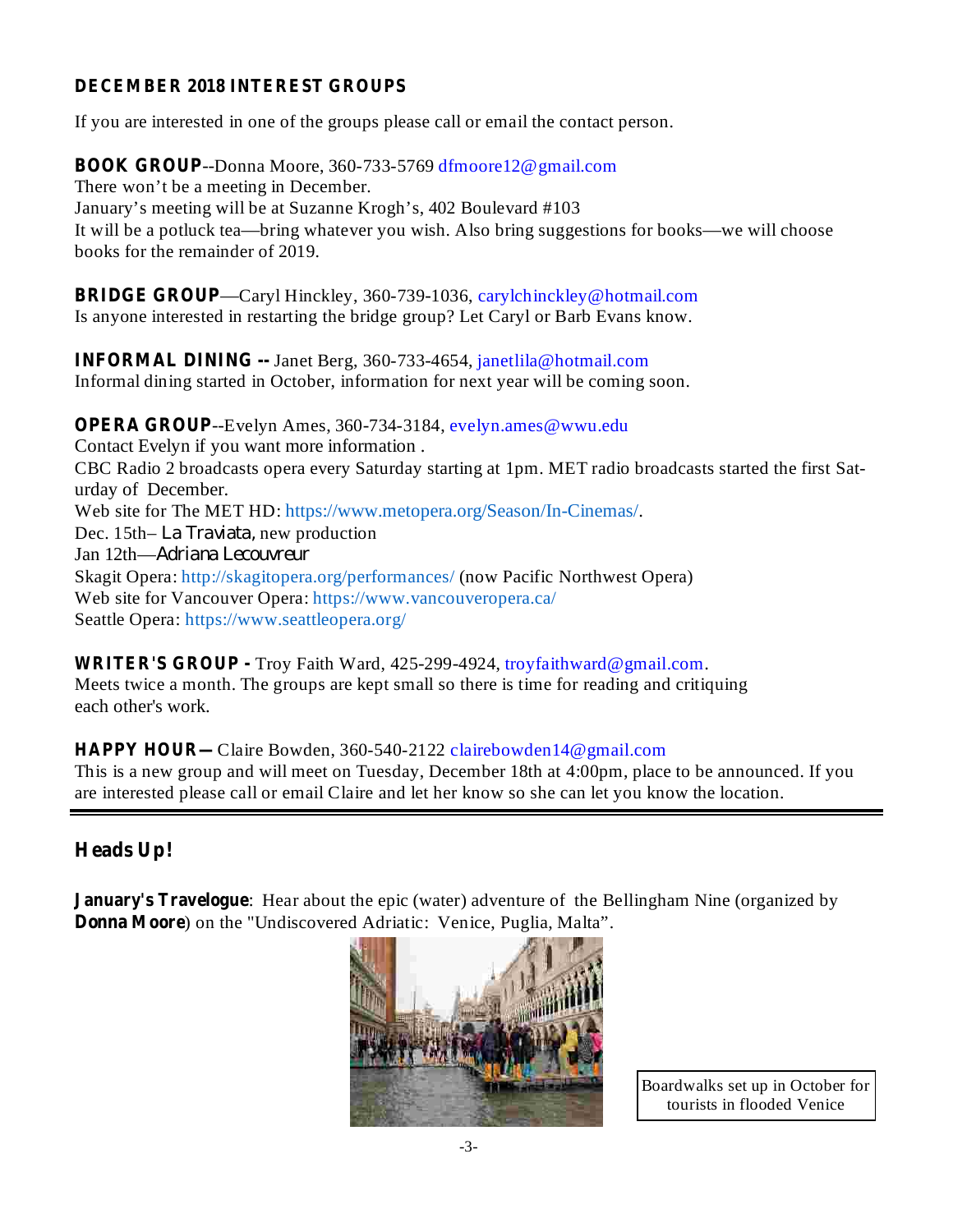# **Book Review**

#### **and both by T. R. Reid** *The Healing of America (2009) A Fine Mess (2017),*

Robert Reich, in *The Common Good*, which I reviewed last month, urges us to restore a valuing of the common good by healing the cultural and political polarization that afflicts our country by reaching across the chasm that divides us. These two fine books may provide us with some knowledge and a sense of balance about two of the issues that divide us, health care and taxes. I bring them to your attention in the hope that some of us may engage in non-polemical conversations with people who do not share our attitudes, whatever they may be, on these two frequently vexatious topics.

T.R. Reid is a correspondent for *The Washington Post*. He writes well, even engagingly about these two contentious topics. His book about health care was written and published just before Obamacare was enacted in 2010. Because health care is still a much debated topic, what he has written is still relevant. Reid takes his chronic sore shoulder for care in a number of countries; he also does his research. The resultant book makes sense to me and may to you.

Among the world's advanced countries that have national health care systems he distinguishes four main types of system. He calls them the Bismarck Model (Germany, Japan, France Belgium, Switzerland), the Beveridge Model (Great Britain, Italy, Spain, most of Scandinavia), the National Health Insurance Model (Canada, Taiwan, South Korea) and the Out-of-Pocket Model (the undeveloped world. Africa, India, South America). The US he notes has the Bismarch model for working people under 65, the Beveridge model for Native Americans, the military, and veterans, the National Health Insurance (Medicare) for people over 65, and Out-of Pocket for the vulnerable uninsured.

Taking his shoulder here and there allows Reid to use personal anecdote and significant detail to give interesting flesh to his pros and cons of the different systems. Also a bit of history here and there. He ends noting that the most *important* question is whether a country has decided that access to health care is a human right. The European Union has. We are still fighting about it.

In A Fine Mess, Reid gets more wonkish. He covers personal and corporate income tax, sales tax, property tax, etc., etc. His main point is that we need a simpler, effective taxation instead of the complicated, complex non-system we currently enjoy. He travels to other countries to find relatively fair, simple systems that we might learn from. Instead of multiple exceptions and exemptions he champions BBLR—broad base, low rate. He continues to write engagingly while enlightening his readers. I actually had fun reading both books.

#### **- Bob McDonnell**

# **Mark Your Calendar—February 15th - WWURA Luncheon**

ary, two Western faculty (Mark Peyron (Engineering) and Marion Brodhagen (Biology) No topic seems more relevant nor pressing than the presence of PLASTICS in the environment. In Februwill summarize some of their findings on "The Environmental Degradation Ability of Plastics" at the noon luncheon on February 15th.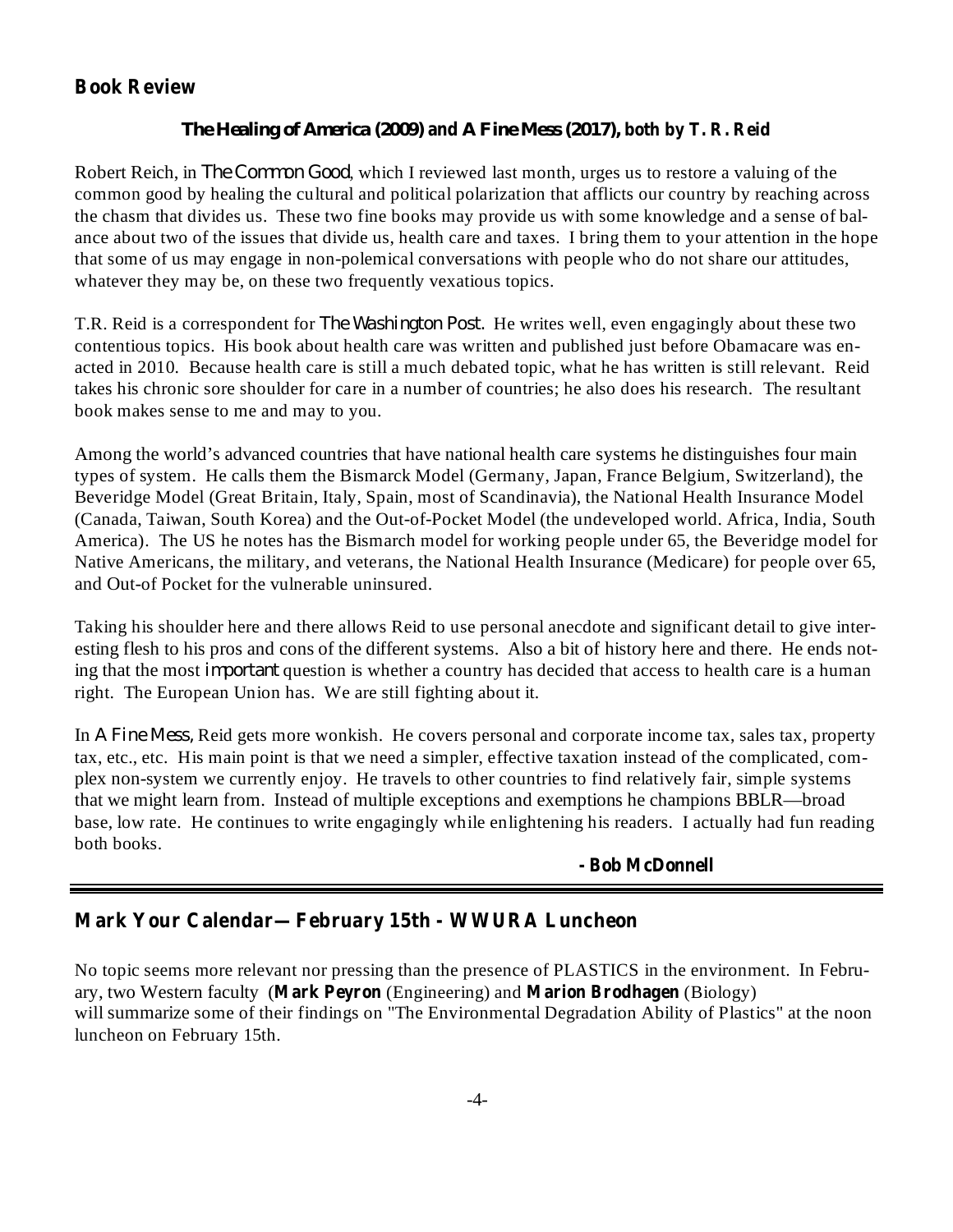# *It's Party Time!*

We'll be decorating the Squalicum Yacht Club at 2 p.m. on December 19th in preparation for our party that night. If you would like to be part of this fun event, please join us.



# **WWURA Calendar 2018 - 2019 December 2018**

- 4—Board Meeting
- 8—Jingle Bell Run/Walk
- 19—Holiday Party—6:00 p.m. Squalicum Yacht Club

#### **January 2019**

- 8—Board Meeting
- 16—Travelogue—6:30 p.m. Squalicum Yacht Club

#### **February 2019**

- 5—Board Meeting
- 15—WWURA Lunch—11:30 a.m. Northwood Hall

#### **March 2019**

- 5 –Board Meeting
- 20—Travelogue—6:30 p.m. Squalicum Yacht Club

## **April 2019**

- 2—Board Meeting
- 17—Travelogue—6:30 p.m. Squalicum Yacht Club
- 19—WWURA Lunch—11:30 a.m. Northwood Hall

# **May 2019**

7—Board Meeting 30—WWU Retirement Dinner



*Reservation Form* **Holiday Party Wednesday, December 19, 2018 Squalicum Yacht Club 2633 South Harbor Loop Road**



Name(s)\_\_\_\_\_\_\_\_\_\_\_\_\_\_\_\_\_\_\_\_\_\_\_\_\_\_\_\_\_\_\_\_\_\_\_\_\_\_\_\_\_\_\_\_\_\_\_\_ Phone Number \_\_\_\_\_\_\_\_\_\_\_\_\_\_\_\_

Enclosed is a check (payable to WWURA) for \$\_\_\_\_\_\_\_\_\_\_\_\_ for \_\_\_\_\_\_\_\_people

Send your reservation(s) and \$7 per person (to cover the cost of the hall, music, and some food) to:

## **Chris Gerhold 829 Racine Street Bellingham, WA 98229**

**Deadline for reservations—December 15, 2018** Questions? Call Chris at 733-9265.